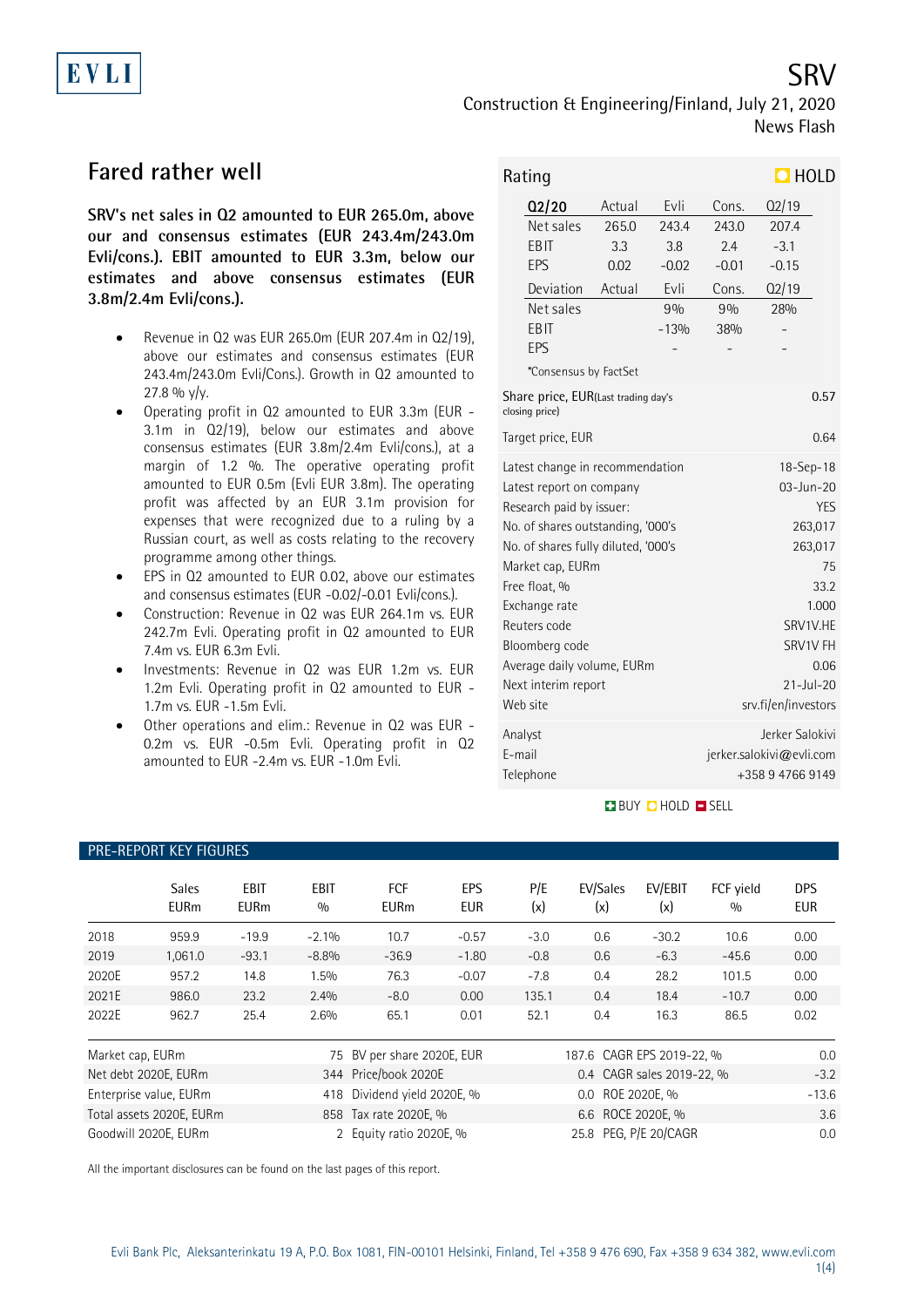#### Important Disclosures

Evli Research Partners Plc ("ERP") uses 12-month target prices. Target prices are defined by utilizing analytical techniques based on financial theory including (but not limited to) discounted cash flow analysis and comparative valuation. The selection of valuation methods depends on different circumstances. Target prices may be altered on the basis of new information coming to light in the underlying company or changes in interest rates, changes in foreign exchange rates, other securities prices or market indices or outlook for the aforementioned factors or other factors that may change the conditions of financial markets. Recommendations and changes by analysts are available at Analysts' r[ecommendations and ratings revisions.](https://research.evli.com/JasperAllModels.action?authParam=key;461&authParam=x;G3rNagWrtf7K&authType=3) Investment recommendations are defined as follows: Target price compared to share price Recommendation<br> $\epsilon$  -10 %  $\langle 5, 10, 10 \rangle$  SELL<br>  $\langle -10, 6, 10 \rangle$  SELL<br>  $\langle 10, 10, 10 \rangle$  $-10 - (+10) \%$  HOLD<br>> 10 % BUY  $> 10\%$ ERP's investment recommendation of the analyzed company is updated at least 2 times per year. 58% 60% 50% 40% 27%  $30%$ 20% 15% 10%  $0%$ Sell Hold Buy

The graph above shows the distribution of ERP's recommendations of companies under coverage in 11th of May 2020. If recommendation is not given, it is not mentioned here.

#### Name(s) of the analyst(s): Salokivi

This research report has been prepared by Evli Research Partners Plc ("ERP" or "Evli Research"). ERP is a subsidiary of Evli Bank Plc. Production of the investment recommendation has been concluded on 3.6.2020, 9:30. This report has been published on 21.7.2020, 9:15.

None of the analysts contributing to this report, persons under their guardianship or corporations under their control have a position in the shares of the company or related securities.

The date and time for any price of financial instruments mentioned in the recommendation refer to the previous trading day's closing price(s) unless otherwise stated in the report.

Each analyst responsible for the content of this report assures that the expressed views accurately reflect the personal views of each analyst on the covered companies and securities. Each analyst assures that (s)he has not been, nor are or will be, receiving direct or indirect compensation related to the specific recommendations or views contained in this report.

Companies in the Evli Group, affiliates or staff of companies in the Evli Group, may perform services for, solicit business from, hold long or short positions in, or otherwise be interested in the investments (including derivatives) of any company mentioned in the publication or report.

Neither ERP nor any company within the Evli Group have managed or co-managed a public offering of the company's securities during the last 12 months prior to, received compensation for investment banking services from the company during the last 12 months prior to the publication of the research report.

ERP may pursue an assignment from the issuer(s) of the financial instruments mentioned in the recommendation or this report. These assignments may have a limited economic or financial impact on ERP and/or Evli. Under such assignments ERP may perform services including, but not limited to, arranging investor meetings or –events, investor relations communication advisory and production of research material.

ERP has signed an agreement with the issuer of the financial instruments mentioned in the recommendation, which includes production of research reports. This assignment has a limited economic and financial impact on ERP and/or Evli. Under the assignment ERP performs services including, but not limited to, arranging investor meetings or –events, investor relations communication advisory and production of research material.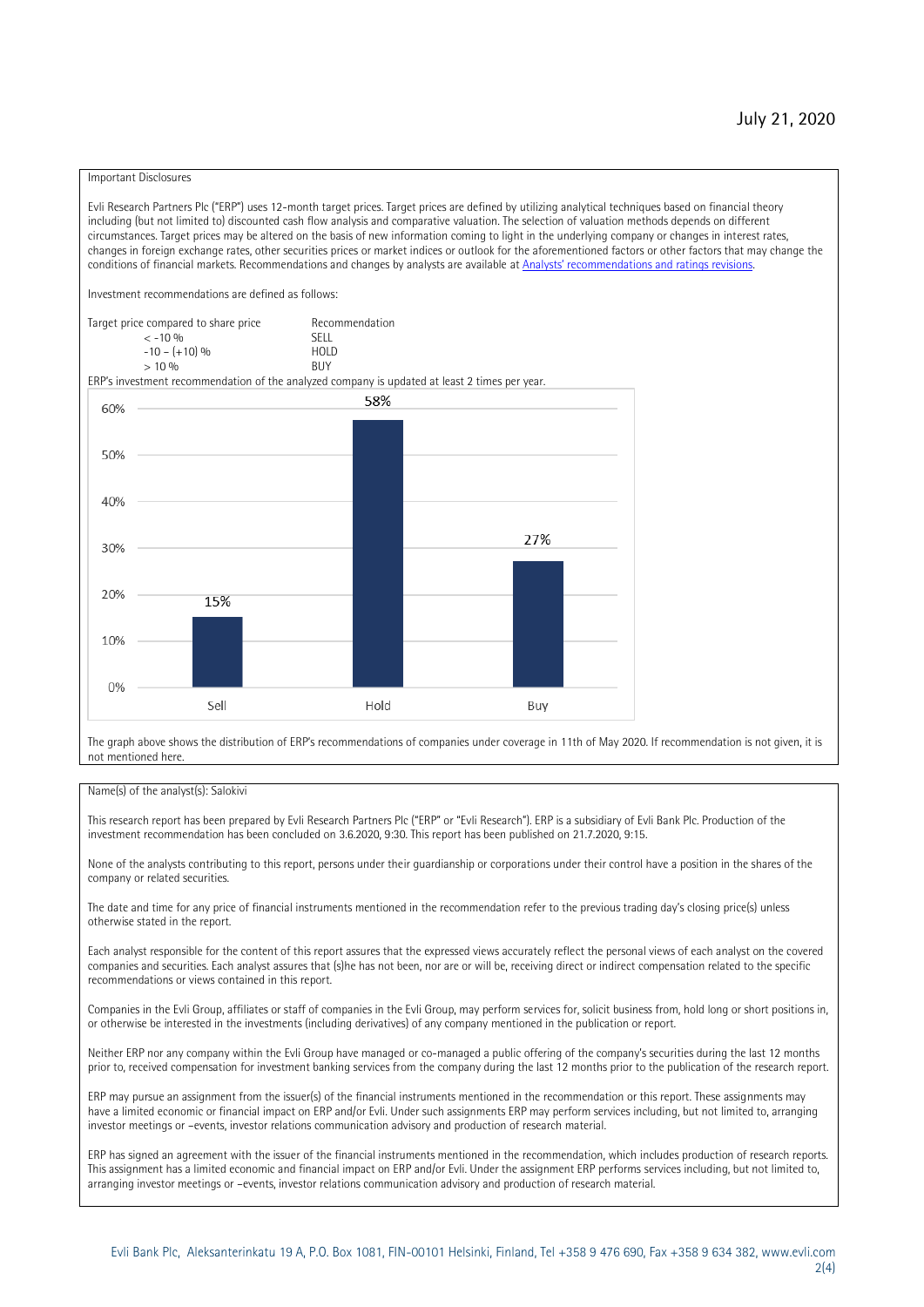ERP or another company within the Evli Group does not have an agreement with the company to perform market making services.

For the prevention and avoidance of conflicts of interests with respect to this report, there is an information barrier (Chinese wall) between Investment Research and Corporate Finance units concerning unpublished investment banking services to the company. The remuneration of the analyst(s) is not tied directly or indirectly to investment banking transactions performed by Evli Bank Plc or any company within Evli Group.

This report has not been disclosed to the company prior to its dissemination.

This report is provided and intended for informational purposes only and may not be used or considered under any circumstances as an offer to sell or buy any securities or as advice to trade any securities.

This report is based on sources ERP considers to be correct and reliable. The sources include information providers Reuters and Bloomberg, stock-exchange releases from the companies and other company news, Statistics Finland and articles in newspapers and magazines. However, ERP does not guarantee the materialization, correctness, accuracy or completeness of the information, opinions, estimates or forecasts expressed or implied in the report. In addition, circumstantial changes may have an influence on opinions and estimates presented in this report. The opinions and estimates presented are valid at the moment of their publication and they can be changed without a separate announcement. Neither ERP nor any company within the Evli Group are responsible for amending, correcting or updating any information, opinions or estimates contained in this report. Neither ERP nor any company within the Evli Group will compensate any direct or consequential loss caused by or derived from the use of the information represented in this publication.

All information published in this report is for the original recipient's private and internal use only. ERP reserves all rights to the report. No part of this publication may be reproduced or transmitted in any form or by any means, electronic, mechanical, photocopying, recording or otherwise, or stored in any retrieval system of any nature, without the written permission of ERP.

This report or its copy may not be published or distributed in Australia, Canada, Hong Kong, Japan, New Zealand, Singapore or South Africa. The publication or distribution of this report in certain other jurisdictions may also be restricted by law. Persons into whose possession this report comes are required to inform themselves about and to observe any such restrictions.

Evli Bank Plc is not registered as a broker-dealer with the U. S. Securities and Exchange Commission ("SEC"), and it and its analysts are not subject to SEC rules on securities analysts' certification as to the currency of their views reflected in the research report. Evli Bank is not a member of the Financial Industry Regulatory Authority ("FINRA"). It and its securities analysts are not subject to FINRA's rules on Communications with the Public and Research Analysts and Research Reports and the attendant requirements for fairness, balance and disclosure of potential conflicts of interest. This research report is only being offered in U.S. by Auerbach Grayson & Company, LLC (Auerbach Grayson) to Major U.S. Institutional Investors and is not available to, and should not be used by, any U.S. person or entity that is not a Major U.S. Institutional Investor. Auerbach Grayson is a broker-dealer registered with the U.S. Securities and Exchange Commission and is a member of the FINRA. U.S. entities seeking more information about any of the issuers or securities discussed in this report should contact Auerbach Grayson. The securities of non-U.S. issuers may not be registered with or subject to SEC reporting and other requirements.

ERP is not a supervised entity but its parent company Evli Bank Plc is supervised by the Finnish Financial Supervision Authority.